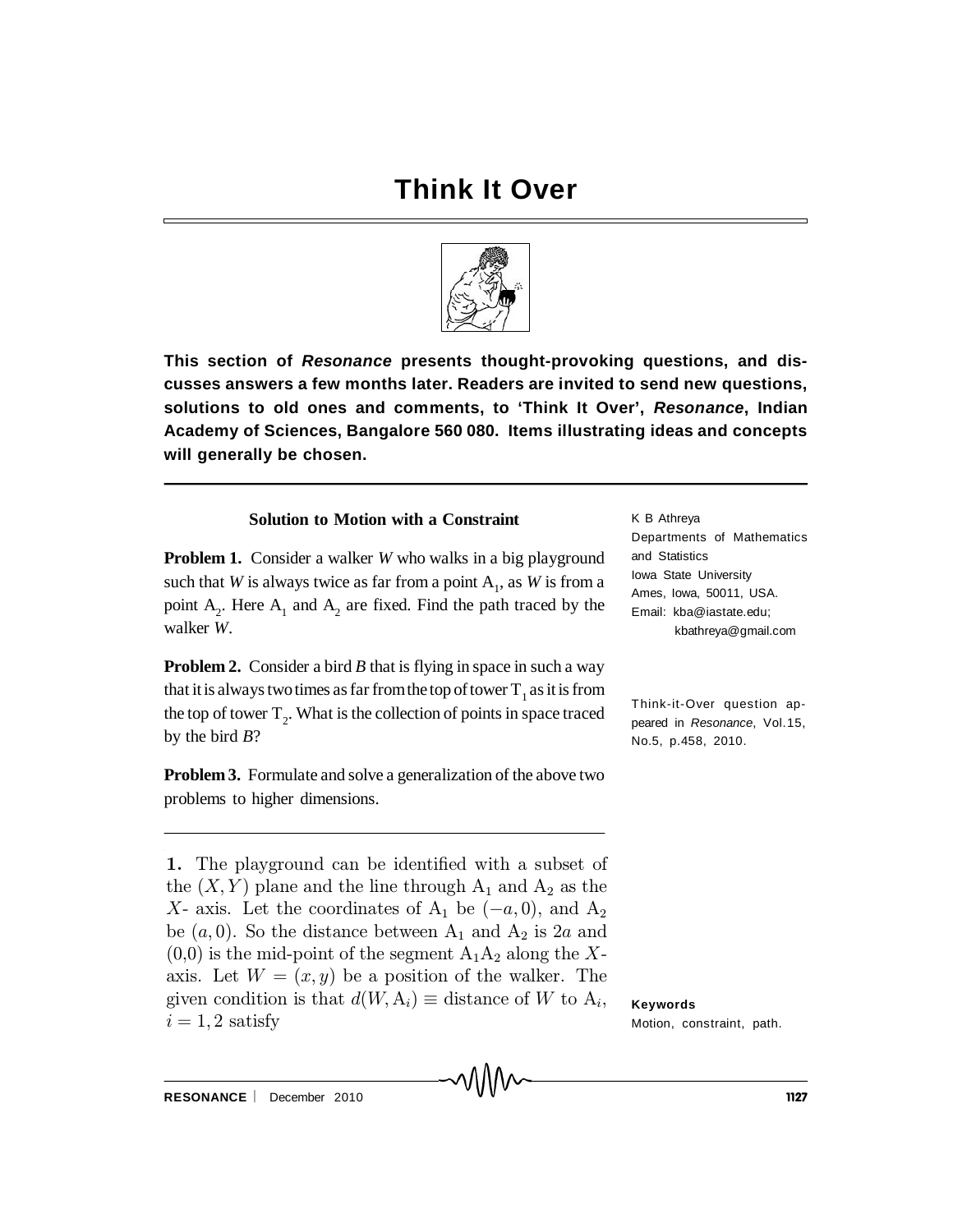$$
d(W, A_1) = 2d(W, A_2).
$$
 (1)

Thus

$$
d^2(W, A_1) = 4d^2(W, A_2).
$$

But

$$
d^{2}(W, A_{1}) = (x+a)^{2} + y^{2} \text{ and}
$$
  

$$
d^{2}(W, A_{2}) = (x-a)^{2} + y^{2}.
$$
 (2)

So  $(x, y)$  satisfies

$$
(x+a)2 + y2 = 4((x-a)2 + y2).
$$
 (3)

That is

$$
x^{2} + 2ax + a^{2} + y^{2} = 4(x^{2} - 2ax + a^{2} + y^{2}).
$$

This implies

$$
3x^2 - 10ax + 3a^2 + 3y^2 = 0,
$$

i.e.,

i.e.,

$$
3\left(x - \frac{5a}{3}\right)^2 + 3y^2 = \left(\frac{3 \times 25}{9} - 3\right)a^2,
$$

$$
\left(x - \frac{5a}{3}\right)^2 + y^2 = \left(\frac{16}{9}\right)a^2.
$$
 (4)

Conversely, if  $(x, y)$  satisfies (4) it satisfies (1). Thus the path traced by the walker is the set of points  $\{W:$  $d(W, C) = r$ , where

$$
C = \left(\frac{5a}{3}, 0\right), \quad r = \frac{4}{3}a.
$$

T hat is, the path traced by W is a circle with center at  $\int$  5a  $\left(\frac{5a}{3},0\right)$  and radius  $\frac{4}{3}$  $\frac{4}{3}a$ . Note that the center of this circle is in the segment  $A_1A_2$  on the X-axis. Its distance to  $A_1$  is  $\frac{8a}{3}$  $\frac{3a}{3}$  and to  $A_2$  is  $\frac{2a}{3}$  $\frac{2a}{3}$ , and the points  $W_1 \equiv \left(\frac{a}{3}\right)$  $\frac{a}{3}$ , 0),  $W_2 = (3a, 0)$  both lie on this circle and  $d(W_1, A_1) = \frac{4a}{3} =$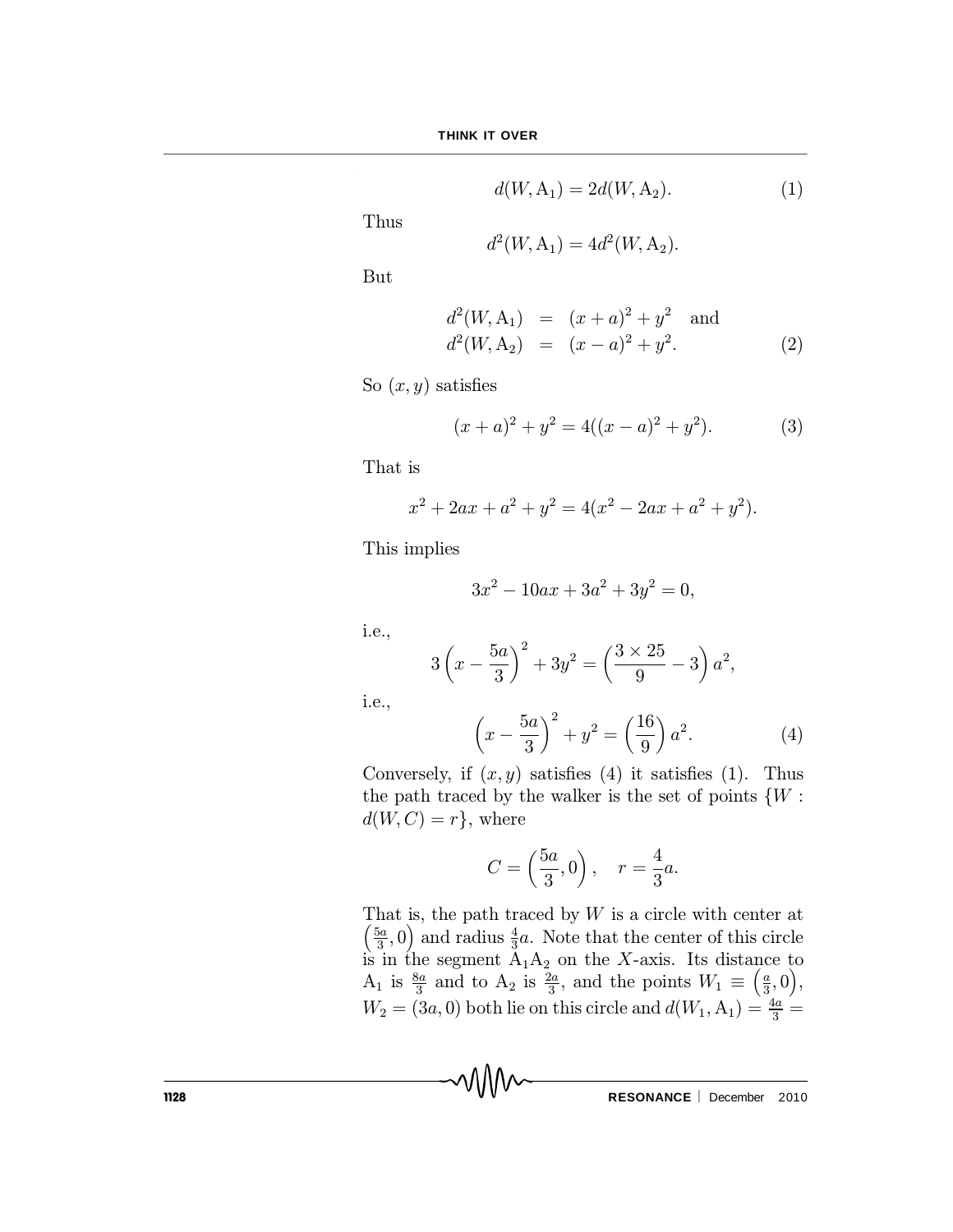$$
2d(W_1, A_2) = 2 \times \frac{2a}{3}
$$
 and  $d(W_2, A_1) = 4a = 2d(W_2, A_2) = 2 \times 2a$ .

2. As in the solution to Problem 1 above but  $T_i =$  $(a_i, b_i, c_i), i = 1, 2 \text{ and } B = (x, y, z).$  The given constraint can be expressed as

$$
(x - a1)2 + (y - b1)2 + (z - c1)2 =
$$
  
4
$$
(x - a22)2 + (y - b2)2 + (z - c2)2).
$$

Simplifying this yields

$$
3\left(x^2 - \left(\frac{(8a_2 - 2a_1)}{3}\right)x\right) + 3\left(y^2 - \left(\frac{8b_2 - 2b_1}{3}\right)y\right)
$$

$$
+ 3\left(z^2 - \left(\frac{8c_2 - 2c_1}{3}\right)z\right) = 4(a_2^2 + b_2^2 + c_2^2) - (a_1^2 + b_1^2 + c_1^2).
$$

This is equivalent to the condition

$$
(x - d_1)^2 + (y - d_2)^2 + (z - d_2)^2 = \alpha,
$$
 (5)

where  $d_1 = \frac{8a_2 - 2a_1}{3 \times 2}$ ,  $d_2 = \frac{8b_2 - 2b_1}{3 \times 2}$ ,  $d_3 = \frac{8c_2 - 2c_1}{3 \times 2}$ , and

$$
\alpha = \frac{4}{3}(a_2^2 + b_2^2 + c_2^2) - \frac{1}{3}(a_1^2 + b_1^2 + c_1^2) + d_1^2 + d_2^2 + d_3^2.
$$

Since the left-side of (5) is  $\geq 0$ ,  $\alpha$  has to be nonnegative and so can be written as  $r^2$ . Further  $\alpha$  is a constant independent of  $(x, y, z)$ .

Let  $D \equiv (d_1, d_2, d_3)$ . Then  $B = (x, y, z)$  is a solution to the constraint  $d(B, T_1) = 2d(B, T_2)$  iff

$$
d(B,D)=r.
$$

That is, the orbit of the bird  $B$  is the surface of a sphere with center  $D$  and radius  $r$ .

**3.** (Generalization to *n*-space) Given two points  $A_1$  and  $A_2$  in an *n*-dimensional Euclidean space  $R_n$  the set of points  $P$  in  $R_n$  that satisfy

$$
d(P, A_1) = \lambda d(P, A_2), \quad \text{where} \quad \lambda > 0, \lambda \neq 1,
$$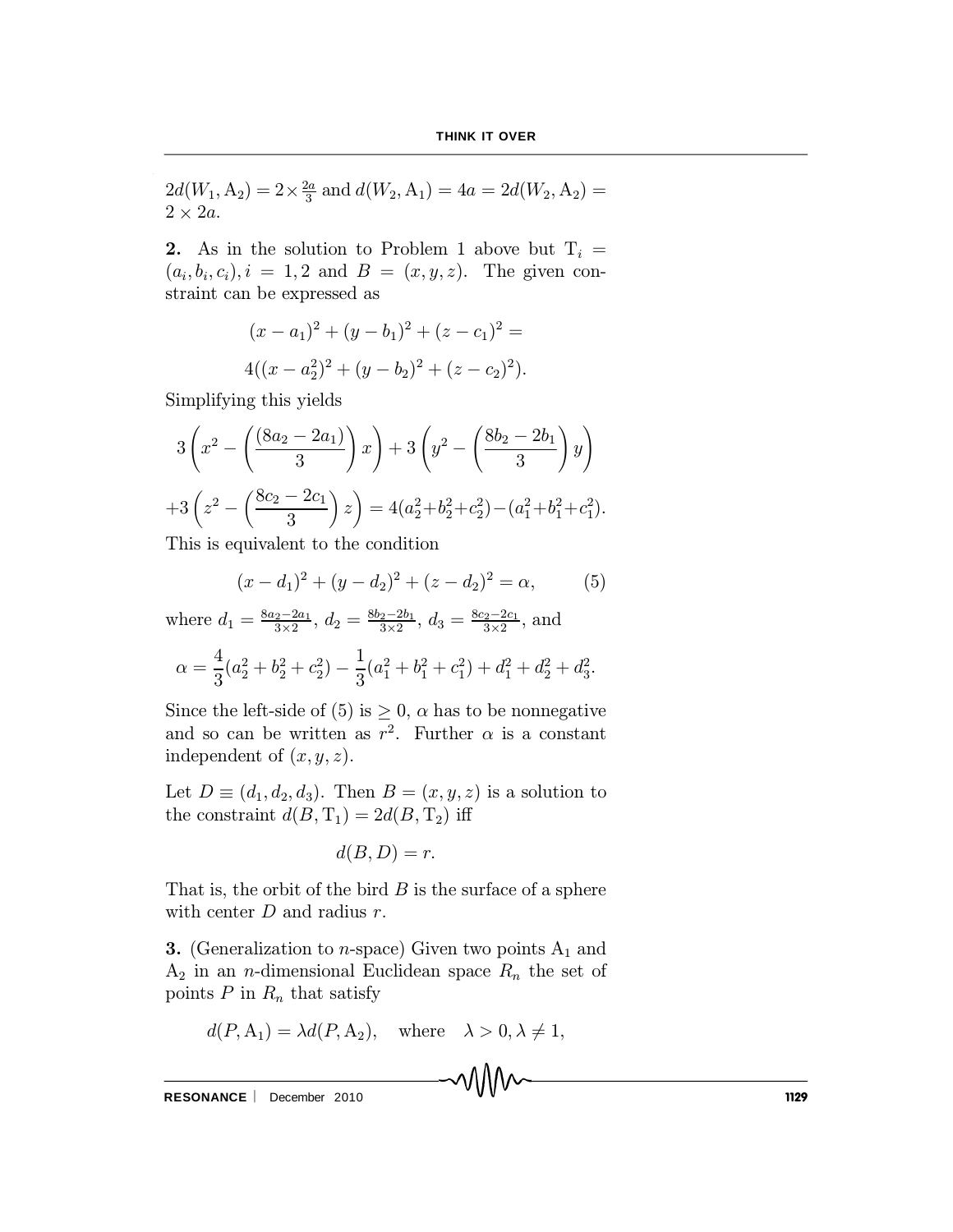is the surface of a sphere in  $R_n$  with center at  $C$  and radius  $r$ , where  $C$  and  $r$  can be determined by the coordinates of  $A_1$ ,  $A_2$  and  $\lambda$ . If  $\lambda = 1$  than the path is the perpendicular bisector of the line segment  $A_1$ ,  $A_2$ , i.e., an  $(n-1)$ -dimensional space that goes through the mid-point of  $A_1A_2$  and is normal to  $A_1A_2$ .

## 4. Further Generalization

An inner product space (IPS) is a set  $V$  with three operations defined as follows:

- (i) For any two elements  $v_1$  and  $v_2$  in V there is an element  $v_3$  called their sum  $(v_1 + v_2)$  in V and  $(v_1 + v_2) = (v_2 + v_1).$
- (ii) For any real number  $\alpha$  and element v in V there is an element  $\alpha v$  in V.
- (iii) For any two elements  $v_1, v_2$  in V there is a real number called  $\langle v_1, v_2 \rangle$  such that  $\langle v_1, v_2 \rangle = \langle v_2, v_1 \rangle$ .

Condition (i) is called vector addition, (ii) scalar multiplication and (iii) an inner product provided it satisfies the following:

- (a) V under (i) and (ii) is a vector space and (iii) satisfies
- (b)

$$
\langle v_1, v_2 \rangle = \langle v_2, v_1 \rangle
$$
  

$$
\langle \alpha_1 v_1 + \alpha_2 v_2 \alpha_3 v_3 \rangle = \alpha_1 \alpha_3 \langle v_1, v_3 \rangle + \alpha_2 \alpha_3 \langle v_2, v_3 \rangle
$$
  

$$
\langle v, v \rangle \ge 0, \text{ and } = 0 \text{ iff } v = 0.
$$

Now define a distance between elements of  $V$  by the formula

$$
d(v_1, v_2) = \sqrt{\langle v_1 - v_2, v_1 - v_2 \rangle}.
$$

One can verify that  $d(.,.)$  satisfies

(i) 
$$
d(v_1, v_2) = d(v_2, v_1) \ge 0, = 0
$$
 iff  $v_1 = v_2$